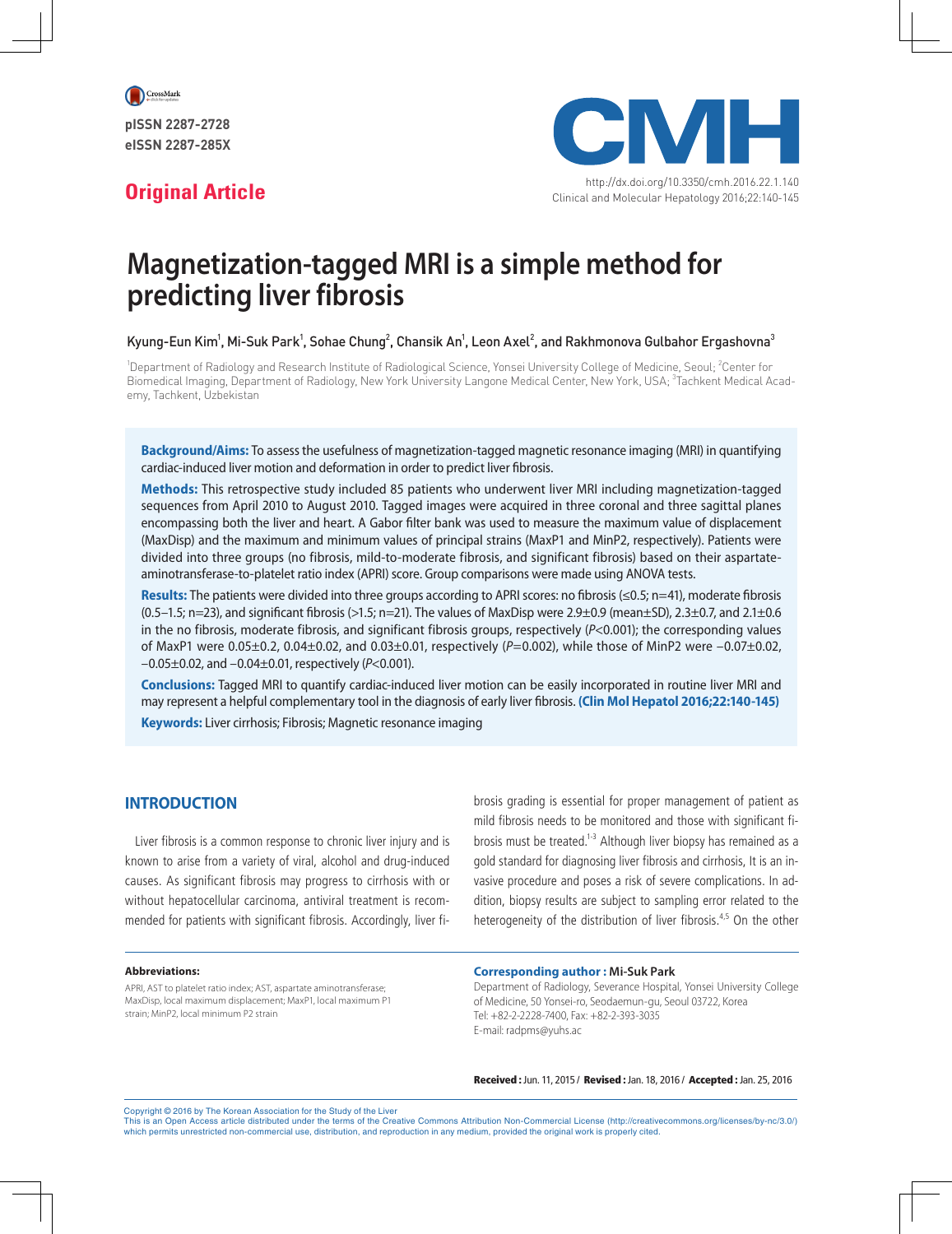hand, non-invasive methods are being investigated for the diagnosis of liver fibrosis including ultrasound-based transient elastography and magnetic resonance imaging (MRI)-based studies using MR elastography.<sup>6-9</sup> Ultrasound-based transient elastography is simple, but involves measurement limitations in regards to depth and in patients with obesity.<sup>10</sup> Although MR elastography is known to be accurate, it requires special-purpose hardware in order to generate an externally induced vibration wave.<sup>11</sup> Alternatively, recent studies on magnetization-tagged MRI have shown that cardiac-induced liver motion can be measured to noninvasively assess liver stiffness.<sup>12</sup> Therewith, pulsations of the heart as an intrinsic motion source are transmitted to the adjacent portion of the liver during the cardiac cycle, resulting in relatively localized motion and deformation of the liver. This motion of the liver can be imaged using tagged MRI.

Among the serologic markers for liver fibrosis, AST to platelet ratio index (APRI) is a simple index that can be calculated using readily available laboratory results, and is reported to demonstrate a high degree of accuracy in the diagnosis of significant liver fibrosis.<sup>13-17</sup>

The purpose of this study was to assess the usefulness of tagged MRI of cardiac-induced liver motion in staging liver fibrosis compared to the simple serologic marker APRI, and to test for its potential use as a routine MRI sequence.

# **MATERIAL AND METHODS**

The institutional review board of our institution approved this retrospective study, and informed consent was waived. We retrospectively reviewed magnetization-tagged MRI of the patients who were prospectively enrolled for another research (IRB #4- 2010-0303), where it was addressed whether magnetizationtagged MRI is correlated with Child-Pugh scores.<sup>18</sup>

#### **Subjects**

From April 2010 to August 2010, 175 patients underwent liver MRI with magnetization-tagged sequence at our institution for various diagnostic purposes. Ninety patients were excluded from this study due to a history of underlying heart disease ( $n=6$ ); a history of treatment for liver disease, such as hepatic resection, transarterial chemo-embolization or radio-frequency ablation  $(n=30)$ ; a history of systemic chemotherapy  $(n=28)$ ; the presence of space occupying lesions in the left hepatic lobe larger than 2 cm (n=17); and suboptimal quality MR images for which to analyze liver fibrosis because of respiratory motion artifacts, atrophic change in the left hepatic lobe, or a large amount of ascites ( $n=9$ ). The failure rate of this sequence is about 5.1% (9/175). Consequently, a total of 85 patients with tagged MRI were included in this study. Of the 85 patients  $(57.6 \pm 10.0$  years old, 57 males and 28 females), 62 (72.9%) patients had chronic liver disease [hepatitis B (n=47), hepatitis C (n=12), alcoholic liver disease (n=6)] and 23 patients had small (<2 cm) focal liver lesions without parenchymal abnormality [liver metastasis (n=13) and other benign focal liver lesions (n=10)].

#### **Clinical analysis**

Medical records of the patients were retrospectively reviewed for clinical information. All patients underwent routine complete blood count (CBC) tests with platelet count and serum biochemical tests including aspartate aminotransferase (AST) within 1 week of undergoing tagged MRI. AST to platelet ratio index (APRI) was calculated using the following formula.<sup>13,14</sup> APRI = AST level (/upper limit of normal)/platelet counts (10<sup>9</sup>/L)×100. An APRI score below the lower cut-off value (0.50) was defined as no fibrosis, while an APRI score above the higher cut-off value (1.50) was defined as significant fibrosis.<sup>13</sup> An APRI score between the lower and higher cut-off values was defined as moderate fibrosis.

#### **MRI protocol**

Subjects were scanned using 3T MRI systems (Tim Trio, Siemens Medical Solutions, Erlangen, Germany) with standard phase-array coils. An electrocardiogram-gated tagged MR sequence was performed while the subjects held their breath and using the following imaging parameters<sup>12</sup> : echo time=3.9 msec, pulse repetition time=8.0 msec, temporal resolution=48.2 msec, flip angle=10°, receiver bandwidth=201 Hz/pixel, generalized autocalibrating partially parallel acquisitions acceleration factor 2 with 24 reference k-space lines, field of view=300×300 mm, matrix=256  $\times$ 174, in-plane resolution=1.2 $\times$ 1.7 mm, slice thickness=6 mm, tag thickness=1.5 mm, tag spacing=7 mm, tag orientation=  $±45^\circ$ . Two different views including both the heart and adjacent portions of the liver (three coronal and three sagittal planes) were acquired in each subject. The total acquisition time per slice was approximately 15–20 sec.

#### **Image analysis**

A Gabor filter bank was used to extract the tag position, after which displacement and strains were calculated within the liver using custom software developed in MATLAB R2010b (The Math-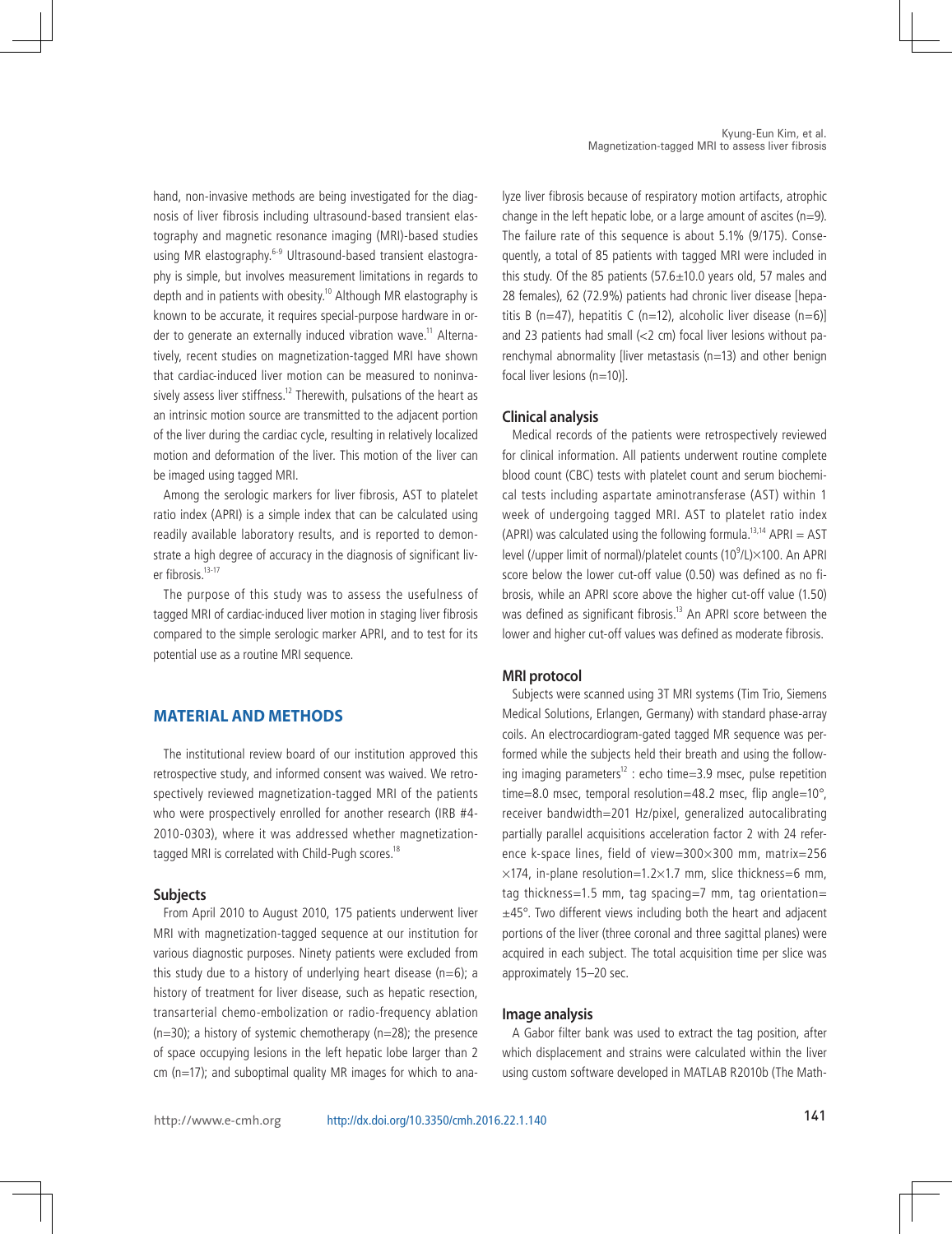

Works Inc., MA, USA).<sup>12</sup> Briefly, two families of orthogonally oriented phase images were generated from the filtered grid-tagged images, and the associated displacement results were calculated from the two sets of phase images. The corresponding principal strains, representing tissue deformation, were also calculated from the displacement fields.<sup>19</sup> The local displacement and corresponding strains were measured in regions of interest (ROI) (approximately 18 mm  $\times$  18 mm or 240 pixels) chosen at liver regions just below the diaphragm, where the greatest values occurred. The local maximum displacement (MaxDisp), the local maximum P1 strain (MaxP1) and the local minimum P2 strain were found

over the cardiac cycle. The local maximum P1 strain (MaxP1) represents the amount of greatest elongation or stretch of the tissue (always larger than zero), and the local minimum P2 strain (MinP2) represents the amount of the greatest compression or shortening (always smaller than zero). The analysis was performed in a blinded fashion by a trained expert.

#### **Statistical Analysis**

The one-way analysis and variance (ANOVA) test was used to compare the means of MaxDisp, MaxP1 and MinP2 among the groups of no fibrosis, moderate fibrosis and significant fibrosis



Figure 1. Representative grid-tagged MRI images with the superimposed color-coded corresponding displacement, P1 strain, and P2 strain maps of no fibrosis (A–C), moderate fibrosis (D–F), and significant fibrosis (G–I) patients relative to APRI scores, respectively. APRI, AST to platelet ratio index.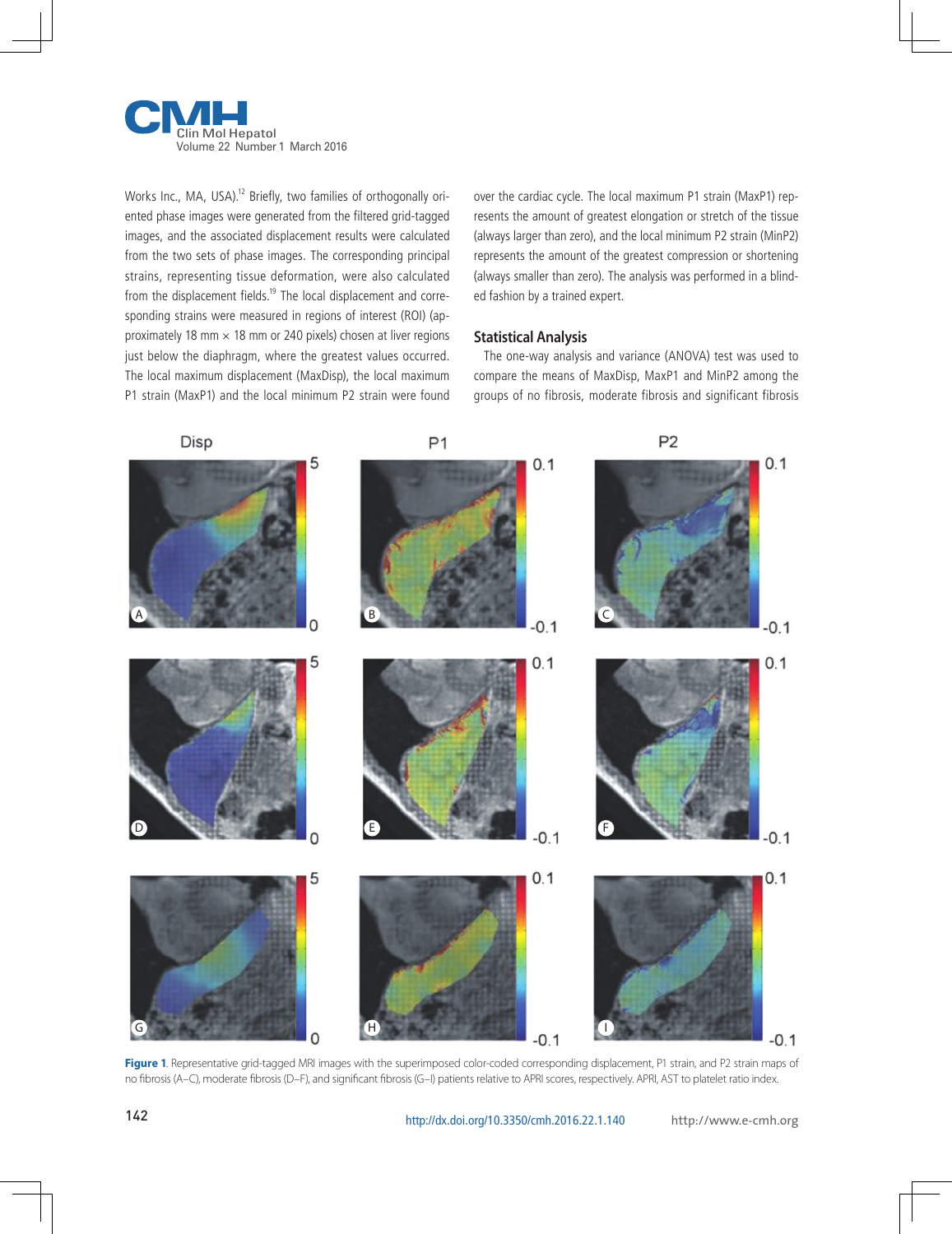based on APRI. A p-value of less than 0.05 was considered to indicate statistical significance. However, to account for the multiple comparisons performed, a Bonferroni correction was applied so that results were defined as significant if  $P < 0.05/3$  ( $P < 0.017$ ). Data are expressed as mean±standard deviation.

#### **RESULTS**

With respect to APRI score, the patients were divided into three groups: no fibrosis ( $\leq$  0.5; n=41), moderate fibrosis (0.5-1.5;  $n=23$ ), and significant fibrosis ( $>1.5$ ; n=21). Figure 1 shows reformatted oblique coronal tagged MR images obtained from a representative subject from each of these three groups, with the corresponding absolute displacement and P1/P2 strain color-maps superimposed over the liver. In the no fibrosis subject, relatively high deformation is seen localized below the heart in comparison to the moderate and significant fibrosis subjects. This reflects a higher resistance to deformation in the significant fibrosis group.

The mean values of MaxDisp were  $2.9\pm0.9$  mm,  $2.3\pm0.7$  mm and  $2.1\pm0.6$  mm in the no fibrosis, moderate fibrosis and significant fibrosis groups, respectively, with statistically significant differences (P<0.001). After Bonferroni correction, there were statistically significant differences between no fibrosis and moderate fibrosis groups ( $P<0.001$ ) as well as no fibrosis and significant fibrosis groups ( $P=0.001$ ), but there was no statistically significance between moderate fibrosis and significant fibrosis groups  $(P=0.556)$  in regards to maximum displacement.

The mean values of MaxP1 were 0.05±0.02, 0.04±0.02 and  $0.03\pm0.01$  in the no fibrosis, moderate fibrosis and significant fibrosis groups, respectively, with statistically significant difference  $(P=0.002)$ . After the Bonferroni correction, there were also statistically significant differences between no fibrosis and moderate fibrosis groups ( $P=0.006$ ) and no fibrosis and significant fibrosis groups ( $P=0.001$ ); however, there was no significant difference between moderate fibrosis and significant fibrosis groups  $(P=0.600)$  in regards to MaxP1.

The mean values of MinP2 were  $-0.07\pm0.02$ ,  $-0.05\pm0.02$  and -0.04±0.01 in the no fibrosis, moderate fibrosis and significant fibrosis groups, respectively, with statistically significant difference (P<0.001). After the Bonferroni correction, there were also statistically significant differences between no fibrosis and moderate fibrosis groups ( $P=0.001$ ) as well as no fibrosis and significant fibrosis groups ( $P=0.001$ ), but there was no significant difference between mo-derate fibrosis and significant fibrosis groups  $(P=0.484)$  in regards to MinP2 (Table 1). The boxplots of the three groups are presented in Figure 2.

## **DISCUSSION**

The basic principle of tagged MRI is the creation of localized perturbation of the magnetization. This can be done selectively, similarly to the selective excitation process used for image slice location, using spatial modulation of magnetization.<sup>20</sup> Tagged MRI has been mainly used for the evaluation of regional cardiac function. Recently, its application in the evaluation of the liver fibrosis has been reported, and involves measuring cardiac-induced motion in the liver<sup>12</sup> or respiratory-induced motion in the liver.<sup>21</sup> In this study, we evaluated the usefulness of tagged MRI in assessing liver fibrosis by measuring cardiac-induced liver motion in three patient groups divided by APRI score. This study showed that displacement changes occur early during fibrosis and can be detected with tagged MRI using cardiac-induced liver motion. The

|              |                      | Mean±SD          | $P$ -value |
|--------------|----------------------|------------------|------------|
| MaxDisp (mm) | No fibrosis          | $2.9 \pm 0.9$    | < 0.001    |
|              | Moderate fibrosis    | $2.3 \pm 0.7$    |            |
|              | Significant fibrosis | $2.1 \pm 0.6$    |            |
| MaxP1        | No fibrosis          | $0.05 \pm 0.2$   | 0.002      |
|              | Moderate fibrosis    | $0.04 \pm 0.02$  |            |
|              | Significant fibrosis | $0.03 \pm 0.01$  |            |
| MinP2        | No fibrosis          | $-0.07 + 0.02$   | < 0.001    |
|              | Moderate fibrosis    | $-0.05 \pm 0.02$ |            |
|              | Significant fibrosis | $-0.04 \pm 0.01$ |            |

**Table 1.** Summary of the results for all three groups

MaxDisp, local maximum displacement; MaxP1, local maximum P1 strain; MinP2, local minimum P2 strain.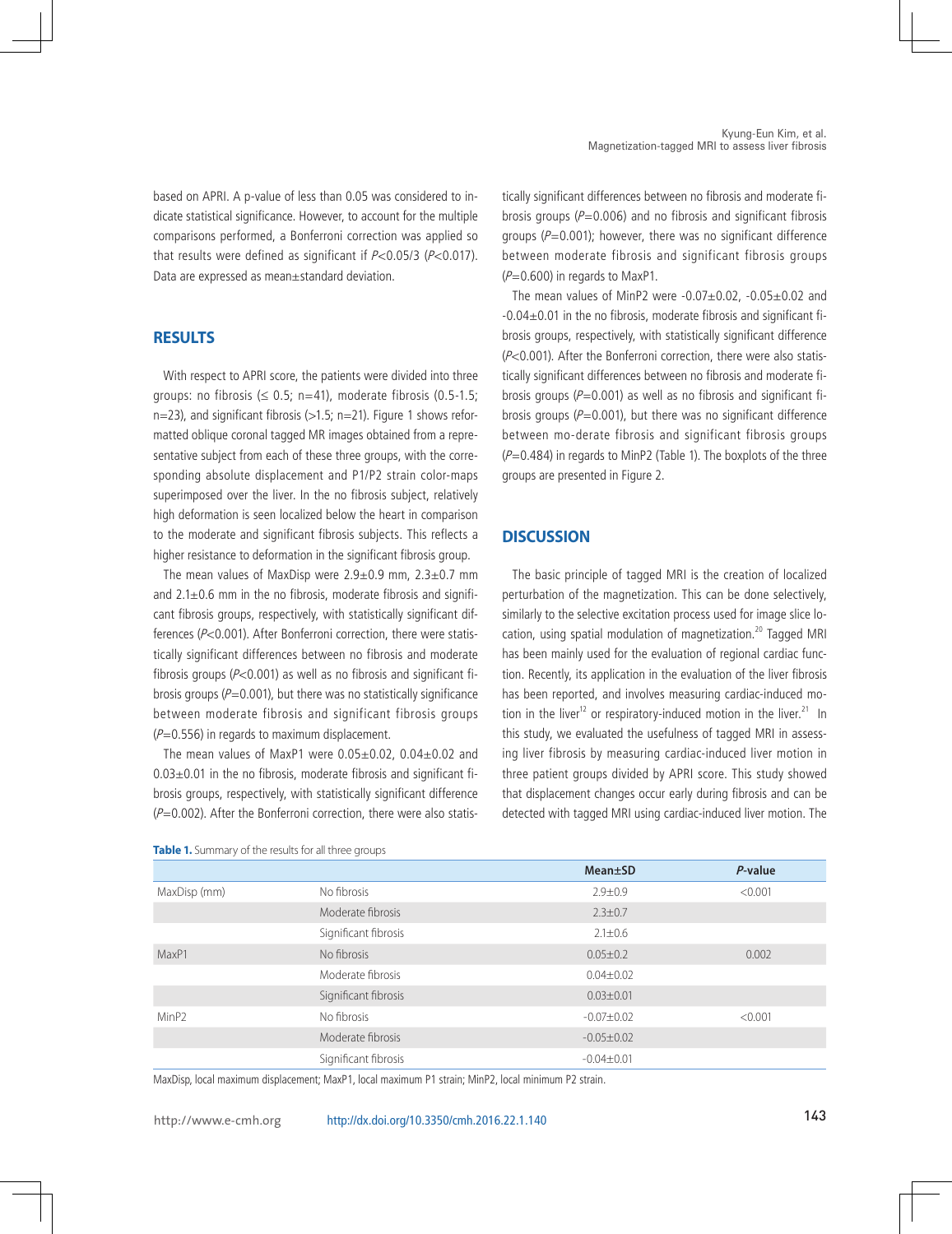



Figure 2. Boxplots of MaxDisp (A, mm), MaxP1 (B), and MinP2 (C) during the cardiac cycle divided by APRI (*P*<0.001, *P*=0.002, and *P<0.001*, respectively). APRI, AST to platelet ratio index.

mean values of maximum displacement, maximum P1 (the amount of greatest elongation or stretch of the tissue) and minimum P2 (the amount of greatest compression or shortening of the tissue) were significantly different among the patients with no fibrosis, moderate fibrosis, and significant fibrosis. After Bonferroni correction, there was significant difference in maximum displacement, maximum P1 and minimum P2 between no fibrosis and moderate fibrosis, but not between moderate and significant fibrosis. Therefore, this method may help in the diagnosis of early liver fibrosis rather than advanced fibrosis, which may be useful to find the candidate for antiviral treatment.

Tagged MRI using cardiac-induced liver motion can be implemented on any conventional MRI systems without the need for any additional hardware, and involves only a short scan time of less than one minute. Therefore, it can be readily and easily incorporated in routine liver MRI examinations to obtain additional information on liver fibrosis. However, this method has some limitations in patients with heart disease or a large amount of ascites or pleural disease. Because it uses intrinsic heart motion as the motion source of the liver, the cardiac motion cannot be well transmitted to the liver in such cases.

As a limitation of this study, we could not obtain histopathologic fibrosis grade as the reference standard. Instead of pathologic grade, we used the serologic grade of fibrosis, APRI, as the reference standard. APRI is a simple and objective index with a very high degree of accuracy in predicting fibrosis grade.<sup>13</sup> Further study is needed to correlate with histopathologic fibrosis grade. The second limitation is that the methods of measuring local displacement and corresponding strains potentially include measurement errors including reproducibility issues. Therefore a further study on reproducibility issues is necessary. The third one is that the study population in this study was heterogeneous, including the patients with hepatitis B, hepatitis C, and alcoholic liver disease.

In conclusion, tagged MRI using cardiac-induced liver motion can be readily and easily incorporated in routine liver MRI examinations to obtain additional information on liver fibrosis. As a complementary tool, tagged MRI using cardiac-induced liver motion may help in the diagnosis of early liver fibrosis.

#### **Acknowledgements**

This research was supported by Basic Science Research Program through the National Research Foundation of Korea (NRF) funded by the Ministry of Education, Science and Technology (7-2012-0290).

#### **Conflicts of Interest**

The authors have no conflicts to disclose.